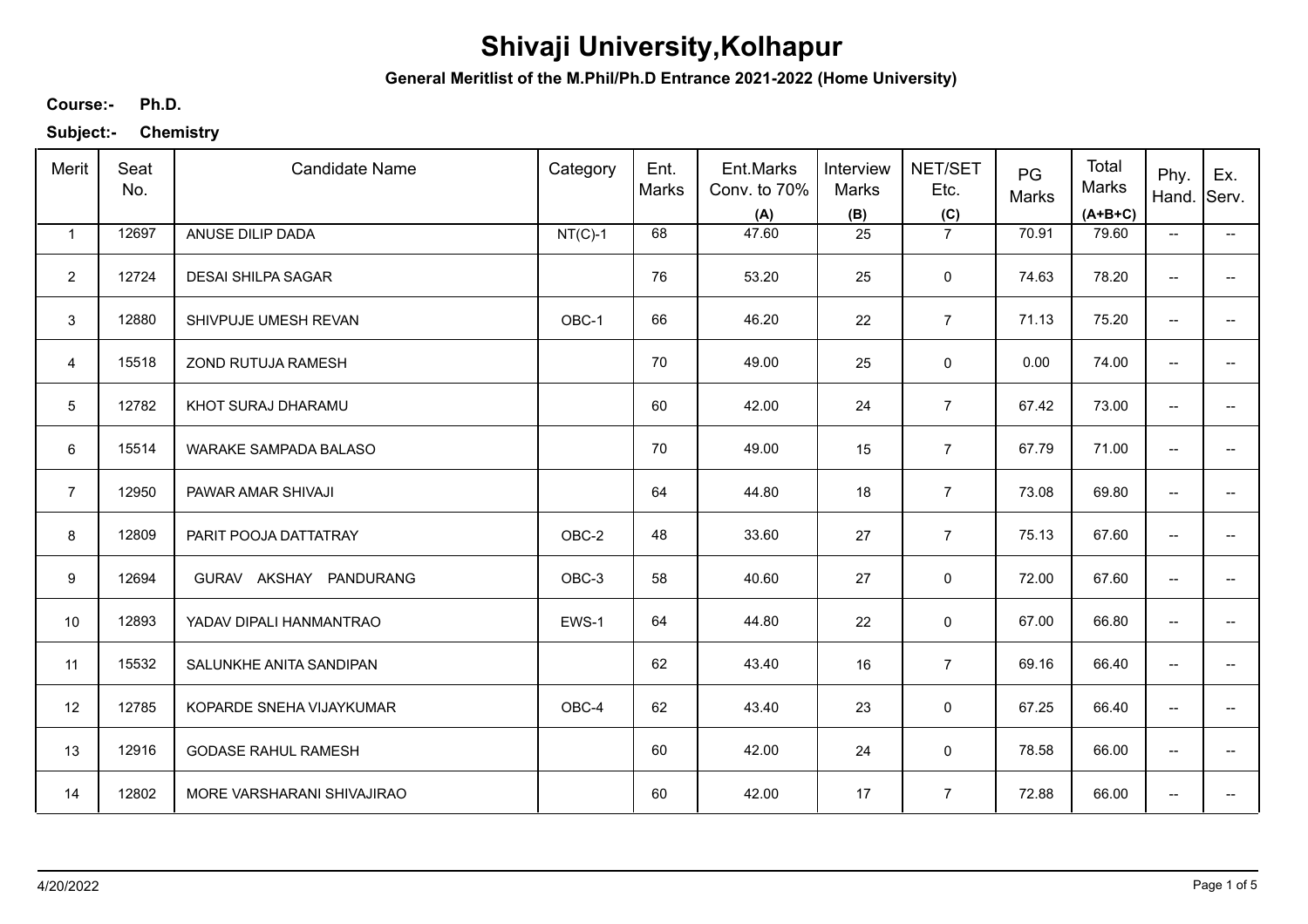**General Meritlist of the M.Phil/Ph.D Entrance 2021-2022 (Home University)**

**Ph.D. Course:-**

| Merit | Seat<br>No. | <b>Candidate Name</b>          | Category | Ent.<br>Marks | Ent.Marks<br>Conv. to 70%<br>(A) | Interview<br><b>Marks</b><br>(B) | NET/SET<br>Etc.<br>(C) | PG<br>Marks | Total<br>Marks<br>$(A+B+C)$ | Phy.<br>Hand.                       | Ex.<br>Serv.             |
|-------|-------------|--------------------------------|----------|---------------|----------------------------------|----------------------------------|------------------------|-------------|-----------------------------|-------------------------------------|--------------------------|
| 15    | 15505       | PATIL SWATI KEDARPRATAP        |          | 58            | 40.60                            | 25                               | $\mathbf 0$            | 60.46       | 65.60                       | $\overline{\phantom{a}}$            | $\overline{\phantom{a}}$ |
| 16    | 12744       | <b>GHATAGE SWATI DINAKAR</b>   | EWS-2    | 64            | 44.80                            | 13                               | $\overline{7}$         | 73.54       | 64.80                       | --                                  |                          |
| 17    | 15478       | <b>GAVHANE VAIBHAV JOTIRAM</b> | OBC-5    | 56            | 39.20                            | 25                               | $\mathsf 0$            | 72.25       | 64.20                       | --                                  | --                       |
| 18    | 12719       | CHOUGALE PRATHAMESH SUKHADEV   |          | 60            | 42.00                            | 22                               | 0                      | 61.75       | 64.00                       | $\overline{\phantom{a}}$            |                          |
| 19    | 12708       | <b>BOTE PRACHI PRAMOD</b>      |          | 54            | 37.80                            | 26                               | 0                      | 69.88       | 63.80                       | $\overline{\phantom{a}}$            | $\overline{a}$           |
| 20    | 12926       | KULKARNI OMKAR RAJKUMAR        | EWS-3    | 58            | 40.60                            | 23                               | $\mathbf 0$            | 0.00        | 63.60                       | $\overline{\phantom{a}}$            | --                       |
| 21    | 12765       | KADAM UTTAM DATTATRAYA         |          | 52            | 36.40                            | 20                               | $\overline{7}$         | 60.45       | 63.40                       | $\overline{\phantom{a}}$            | $\qquad \qquad -$        |
| 22    | 12980       | BHUJABAL GANPATI RAMCHANDRA    |          | 58            | 40.60                            | 14                               | $\overline{7}$         | 72.46       | 61.60                       | $\overline{\phantom{a}}$            |                          |
| 23    | 12868       | SDAVAR SONALI PARSHRAM         | EWS-4    | 52            | 36.40                            | 25                               | $\mathbf 0$            | 74.40       | 61.40                       | $\overline{\phantom{a}}$            | --                       |
| 24    | 12838       | PATIL SURAJ SANJAY             |          | 60            | 42.00                            | 19                               | 0                      | 75.92       | 61.00                       | --                                  | --                       |
| 25    | 12917       | HASABE PANKAJ SOPAN            |          | 54            | 37.80                            | 23                               | $\mathbf 0$            | 71.00       | 60.80                       | $\overline{\phantom{a}}$            | --                       |
| 26    | 15501       | PATIL MITALI UNMESH            | OBC-6    | 50            | 35.00                            | 25                               | 0                      | 0.00        | 60.00                       | $\overline{\phantom{a}}$            | $\overline{\phantom{a}}$ |
| 27    | 12947       | PATIL VAISHALI VILASRAO        |          | 54            | 37.80                            | 15                               | $\overline{7}$         | 66.38       | 59.80                       | $\overline{\phantom{a}}$            | $\overline{\phantom{a}}$ |
| 28    | 12915       | <b>GODASE ARATI SANJAY</b>     |          | 62            | 43.40                            | 15                               | $\pmb{0}$              |             | 58.40                       | $\hspace{0.05cm}$ $\hspace{0.05cm}$ | --                       |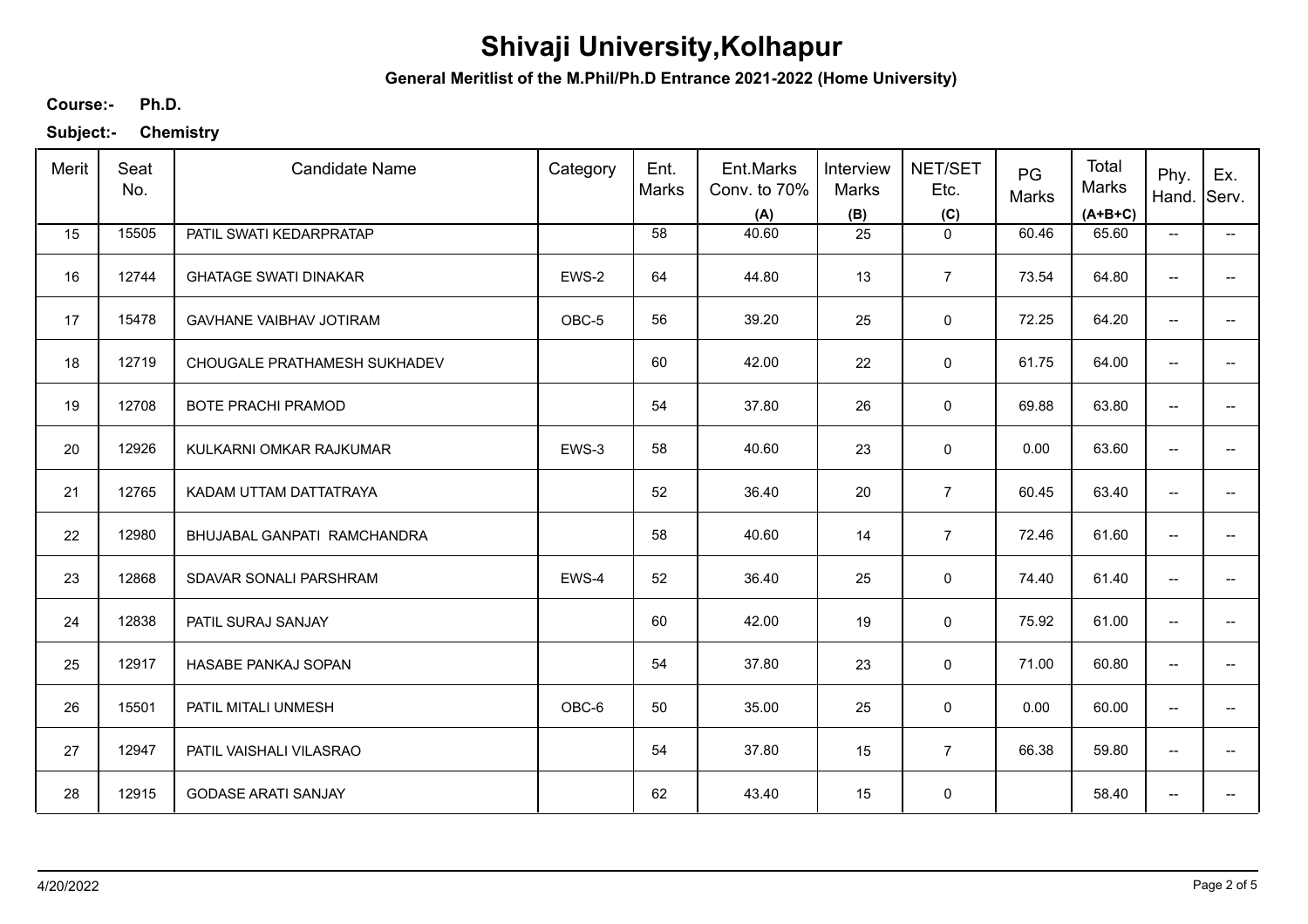**General Meritlist of the M.Phil/Ph.D Entrance 2021-2022 (Home University)**

**Ph.D. Course:-**

| Merit | Seat<br>No. | <b>Candidate Name</b>          | Category  | Ent.<br>Marks | Ent.Marks<br>Conv. to 70%<br>(A) | Interview<br>Marks<br>(B) | NET/SET<br>Etc.<br>(C) | PG<br>Marks | Total<br>Marks<br>$(A+B+C)$ | Phy.<br>Hand.            | Ex.<br>Serv.             |
|-------|-------------|--------------------------------|-----------|---------------|----------------------------------|---------------------------|------------------------|-------------|-----------------------------|--------------------------|--------------------------|
| 29    | 12702       | <b>BHOGAN SUHAS NARAYAN</b>    | EWS-5     | 50            | 35.00                            | 16                        | $\overline{7}$         | 68.67       | 58.00                       | $\overline{\phantom{a}}$ | $\overline{\phantom{a}}$ |
| 30    | 12983       | DHAGE NIKETAN DARYAPPA         | OBC-7     | 54            | 37.80                            | 20                        | 0                      |             | 57.80                       | --                       |                          |
| 31    | 12711       | CHAVAN DHANASHRI MADHUKAR      |           | 58            | 40.60                            | 17                        | $\mathbf 0$            | 72.04       | 57.60                       | --                       | --                       |
| 32    | 12889       | THAKAR MINAKSHI ANIKET         | $ST-1$    | 48            | 33.60                            | 23                        | 0                      | 63.92       | 56.60                       | $\overline{\phantom{a}}$ |                          |
| 33    | 12913       | DHUMAL SANCHITA MAHESH         | EWS-6     | 56            | 39.20                            | 17                        | $\mathbf 0$            | 65.96       | 56.20                       | $\overline{\phantom{a}}$ | --                       |
| 34    | 12967       | WAGHMARE SWATI MANOHAR         | $SC-1$    | 62            | 43.40                            | 12                        | 0                      | 65.41       | 55.40                       | $\overline{\phantom{a}}$ | --                       |
| 35    | 15504       | PATIL SUSMITA PRAMOD           |           | 56            | 39.20                            | 16                        | 0                      | 76.50       | 55.20                       | $\overline{\phantom{a}}$ | $\overline{\phantom{a}}$ |
| 36    | 12742       | <b>GEJAGE RASIKA RAMESH</b>    | $SC-2$    | 60            | 42.00                            | 13                        | 0                      |             | 55.00                       | --                       |                          |
| 37    | 15491       | <b>LAD SUMIT SANJAY</b>        |           | 58            | 40.60                            | 14                        | $\mathbf 0$            | 67.42       | 54.60                       | --                       |                          |
| 38    | 12884       | SURYAWANSHI DINESH RAJARAM     | $SC-3$    | 48            | 33.60                            | 21                        | $\mathbf 0$            | 65.00       | 54.60                       | --                       |                          |
| 39    | 12721       | DANDGE PRAFULL BABULAL         | $SC-4$    | 46            | 32.20                            | 22                        | $\mathbf 0$            | 68.33       | 54.20                       | $\overline{\phantom{a}}$ | --                       |
| 40    | 12904       | BHAMBURE PRAVIN BHASKARRAO     | OBC-8     | 46            | 32.20                            | 22                        | 0                      | 58.25       | 54.20                       | $\overline{\phantom{a}}$ | --                       |
| 41    | 12920       | JADHAV SURAJ DAGADU            | $VJ(A)-1$ | 48            | 33.60                            | 20                        | 0                      | 66.92       | 53.60                       | --                       | $\overline{\phantom{a}}$ |
| 42    | 15481       | <b>GURAV GEETANJALI MAHESH</b> | OBC-9     | 58            | 40.60                            | 13                        | 0                      | 63.21       | 53.60                       | --                       | --                       |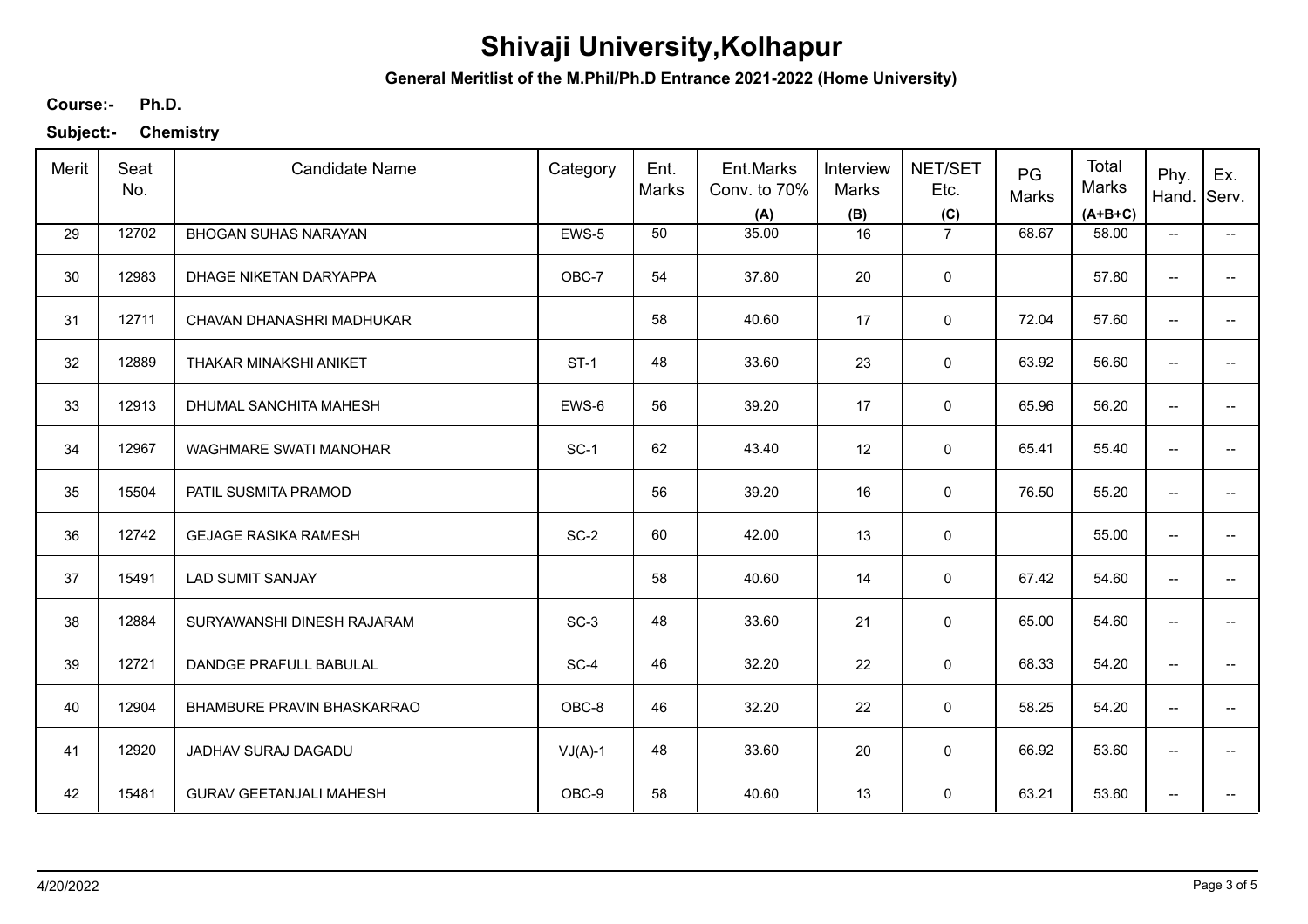**General Meritlist of the M.Phil/Ph.D Entrance 2021-2022 (Home University)**

**Ph.D. Course:-**

| Merit | Seat<br>No. | <b>Candidate Name</b>            | Category      | Ent.<br>Marks | Ent.Marks<br>Conv. to 70%<br>(A) | Interview<br><b>Marks</b><br>(B) | NET/SET<br>Etc.<br>(C) | PG<br>Marks | Total<br>Marks<br>$(A+B+C)$ | Phy.<br>Hand.            | Ex.<br>Serv.             |
|-------|-------------|----------------------------------|---------------|---------------|----------------------------------|----------------------------------|------------------------|-------------|-----------------------------|--------------------------|--------------------------|
| 43    | 15534       | WAGHMARE PUSHPANJALI RAJENDRA    | EWS-7         | 48            | 33.60                            | 20                               | $\mathbf 0$            | 57.05       | 53.60                       | $\overline{\phantom{a}}$ | $\overline{\phantom{a}}$ |
| 44    | 12790       | KURADE SUDHIR SARJERAO           |               | 56            | 39.20                            | 14                               | 0                      | 65.70       | 53.20                       | --                       |                          |
| 45    | 12734       | DHUMAL RESHMA TANAJI             |               | 54            | 37.80                            | 15                               | $\mathsf 0$            | 74.58       | 52.80                       | --                       | --                       |
| 46    | 12907       | <b>BHOSALE PRIYANKA ABHIJEET</b> |               | 54            | 37.80                            | 15                               | 0                      | 68.95       | 52.80                       | $\overline{\phantom{a}}$ |                          |
| 47    | 15498       | PANDE AJINKYA KRUSHNA            | EWS-8         | 54            | 37.80                            | 15                               | $\mathbf 0$            | 60.88       | 52.80                       | $\overline{\phantom{a}}$ | --                       |
| 48    | 12812       | PATIL ASHWINI ANANDRAO           | EWS-9         | 50            | 35.00                            | 17                               | 0                      | 73.50       | 52.00                       | $\overline{\phantom{a}}$ | --                       |
| 49    | 12866       | SAWANT SHAMAL SHANKAR            |               | 54            | 37.80                            | 14                               | 0                      | 72.91       | 51.80                       | $\overline{\phantom{a}}$ | $\overline{\phantom{a}}$ |
| 50    | 15507       | RATHOD SUJATA LAXMAN             | $VJ(A)-2$     | 54            | 37.80                            | 14                               | $\mathbf 0$            | 57.83       | 51.80                       | --                       |                          |
| 51    | 12775       | KAMBLE SHITAL MOHAN              | $SC-5$        | 54            | 37.80                            | 13                               | $\mathbf 0$            | 63.25       | 50.80                       | --                       |                          |
| 52    | 15543       | SAYYAD ASAMA RIYAJ               |               | 50            | 35.00                            | 15                               | $\mathsf 0$            | 75.33       | 50.00                       | --                       |                          |
| 53    | 15533       | SALUNKHE SNEHA RAMCHANDRA        | <b>EWS-10</b> | 50            | 35.00                            | 14                               | $\mathsf 0$            | 73.13       | 49.00                       | $\overline{\phantom{a}}$ | --                       |
| 54    | 12873       | SHIKHARE KARISHMA VILAS          | <b>EWS-11</b> | 50            | 35.00                            | 14                               | 0                      | 65.38       | 49.00                       | $\overline{\phantom{a}}$ | --                       |
| 55    | 13006       | KUMBHAR POONAM RAMCHANDRA        | OBC-10        | 50            | 35.00                            | 14                               | 0                      | 64.17       | 49.00                       | --                       | $\overline{\phantom{a}}$ |
| 56    | 12772       | KAMBLE PRADNYA BABAN             | $SC-6$        | 50            | 35.00                            | 14                               | 0                      | 63.00       | 49.00                       | --                       | --                       |